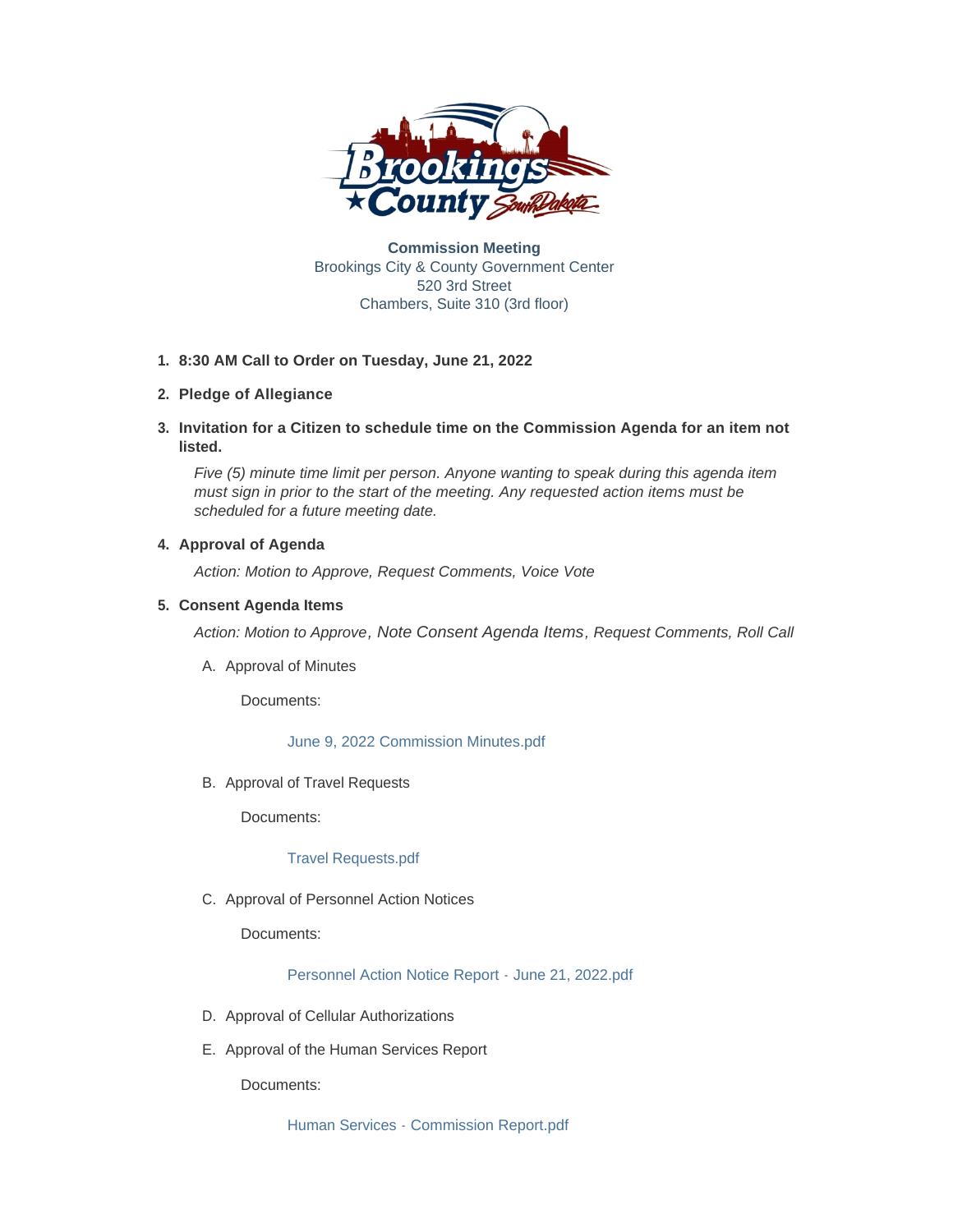## **Routine Business 6.**

A. Approval of Claims

Action: Motion to Approve, Comments, Roll Call

Documents:

[6.21.22 CLAIMS.pdf](http://www.brookingscountysd.gov/AgendaCenter/ViewFile/Item/12446?fileID=10383) [Jun Dept of Rev.pdf](http://www.brookingscountysd.gov/AgendaCenter/ViewFile/Item/12446?fileID=10384)

- B. Department Head reports
	- i. County Development

Documents:

## [County Development.pdf](http://www.brookingscountysd.gov/AgendaCenter/ViewFile/Item/12454?fileID=10393)

ii. Highway

Documents:

### [Jun10-Jun16.pdf](http://www.brookingscountysd.gov/AgendaCenter/ViewFile/Item/12458?fileID=10404)

C. Finance Officer's Report

Be it noted items:

- 1. Auditor's Account with the Treasurer
- 2. Payroll & Additives Totals
- 3. Highway Expenditures Report
- 4. Register of Deeds Statement of Fees Collected

Documents:

### [Finance Officers Report - May.pdf](http://www.brookingscountysd.gov/AgendaCenter/ViewFile/Item/12438?fileID=10379)

- i. Action to approve the second quarter General Fund transfers as per budget appropriations.
	- *1. From General Fund 101-4-911-4294 to Highway & Bridge Fund 201- 3-371-0000 in the amount of \$419,988.50.*
	- *2. From General Fund 101-4-911-4290 to Emergency Management Fund 226-3-371-0000 in the amount of \$38,112.50.*

*Action: Motion to Approve, Comments, Roll Call*

Documents:

### [Second Quarter Transfers.pdf](http://www.brookingscountysd.gov/AgendaCenter/ViewFile/Item/12439?fileID=10377)

## **Scheduled Agenda Items 7.**

A. 9:00 AM: Second Reading, Public Hearing and Action to Approve Ordinance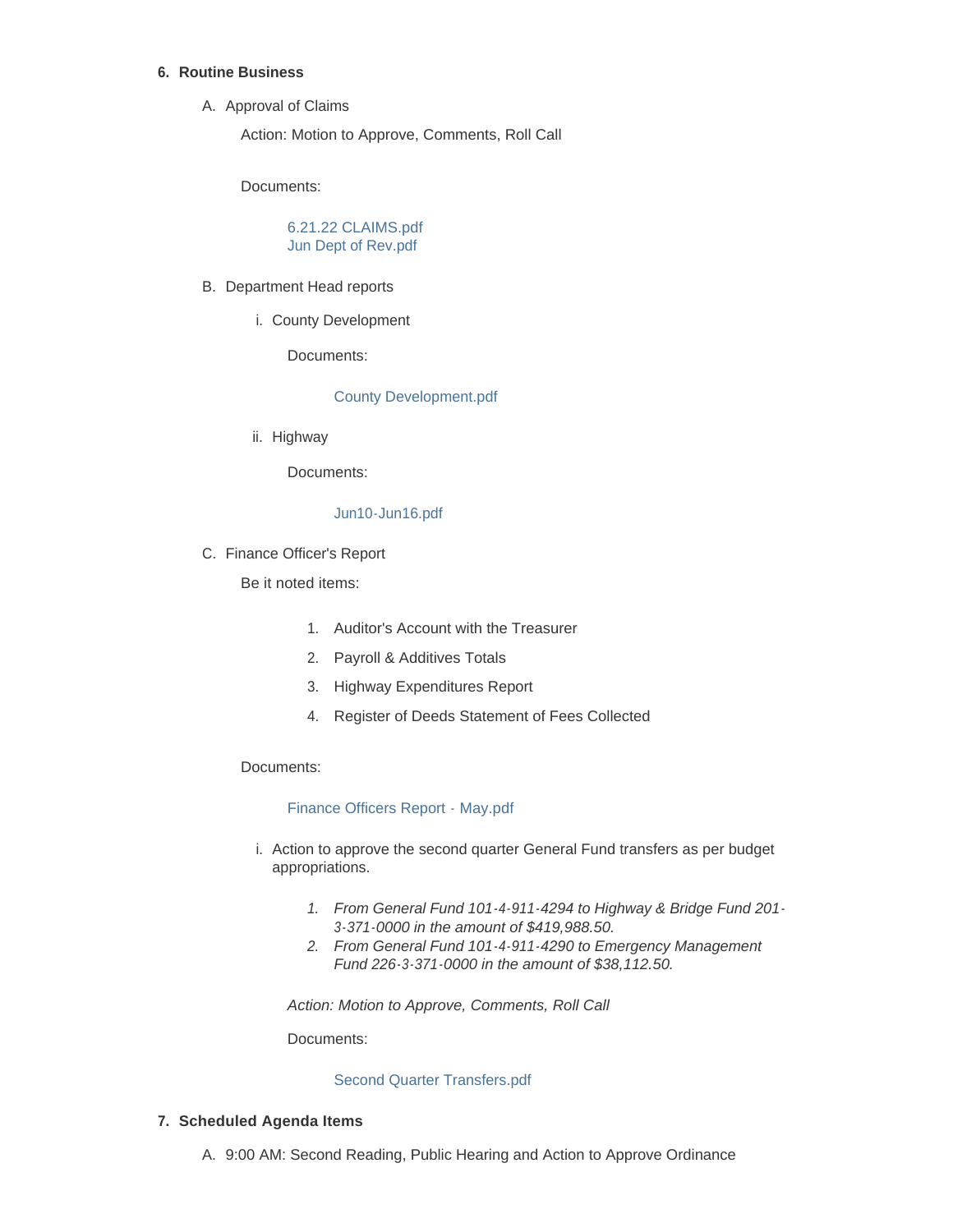2022:03: an ordinance amending 2007-02 Revised Subdivision Ordinance for Brookings County, South Dakota, and providing for the administration, enforcement and amendment thereof, pursuant to SDCL 11-2, and amendments thereof.

*Action: Second Reading, Motion to Approve, Open/Close Public Hearing, Comments, Roll Call*

Documents:

[Ordinance 2022-03.pdf](http://www.brookingscountysd.gov/AgendaCenter/ViewFile/Item/12434?fileID=10370) Staff Report - [Ordinance 2022-03.pdf](http://www.brookingscountysd.gov/AgendaCenter/ViewFile/Item/12434?fileID=10371) [Ordinance 2022-03 -](http://www.brookingscountysd.gov/AgendaCenter/ViewFile/Item/12434?fileID=10372) Clean Version.pdf Ordinance 2022-03 - [Showing Mark-Ups.pdf](http://www.brookingscountysd.gov/AgendaCenter/ViewFile/Item/12434?fileID=10373)

### **Regular Business 8.**

A. First Reading of Ordinance 2022-04: an ordinance authorizing rezoning of "Portion of Outlot 15 of Outlots 15-16-17-18 inclusive of W ½ NE ¼ of Section 11, T109N, R50W (Medary Township)," that portion of Outlot 15 to be rezoned will be known as "Lot A of Outlot 15 in the W  $\frac{1}{2}$  of the S  $\frac{1}{2}$  of the NE  $\frac{1}{4}$  of Section 11, T109N, R50W of the 5th P.M., Brookings County, South Dakota."

Action: First Reading Title Only, Note Date/Time of Second Reading on Tuesday, July 19, 2022 at 9:00 AM

Documents:

[Ordinance 2022-04.pdf](http://www.brookingscountysd.gov/AgendaCenter/ViewFile/Item/12451?fileID=10396) [2022rz002 Staff Report for CC.pdf](http://www.brookingscountysd.gov/AgendaCenter/ViewFile/Item/12451?fileID=10397)

B. Action to approve Resolution #22-22: a plat of Block 1, Rennich Addition in the Northeast ¼ of Section 21, T112N, R49W of the 5th P.M., Brookings County, South Dakota.

Action: Motion to Approve, Comments, Roll Call

Documents:

Res. 22-22 - [2022plat007 Staff Report for CC.pdf](http://www.brookingscountysd.gov/AgendaCenter/ViewFile/Item/12448?fileID=10387)

C. Action to approve Resolution #22-23: a plat of Lot 1 of GTK Addition in the E  $\frac{1}{2}$  of Section 8 and the W ½ of Section 9, T109N, R51W of the 5th P.M., Brookings County, South Dakota

*Action: Motion to Approve, Comments, Roll Call*

Documents:

Res. 22-23 - [2022plat010 Staff Report for CC.pdf](http://www.brookingscountysd.gov/AgendaCenter/ViewFile/Item/12449?fileID=10388)

D. Action to approve Resolution #22-24: a plat of Tract 1 of Crevier's Addition in the North <sup>1/2</sup> of the Northeast <sup>1/2</sup> of Section 22, Township 109N, R48W of the 5th P.M., Brookings County, South Dakota.

Action: Motion to approve, Comments, Roll Call

Documents: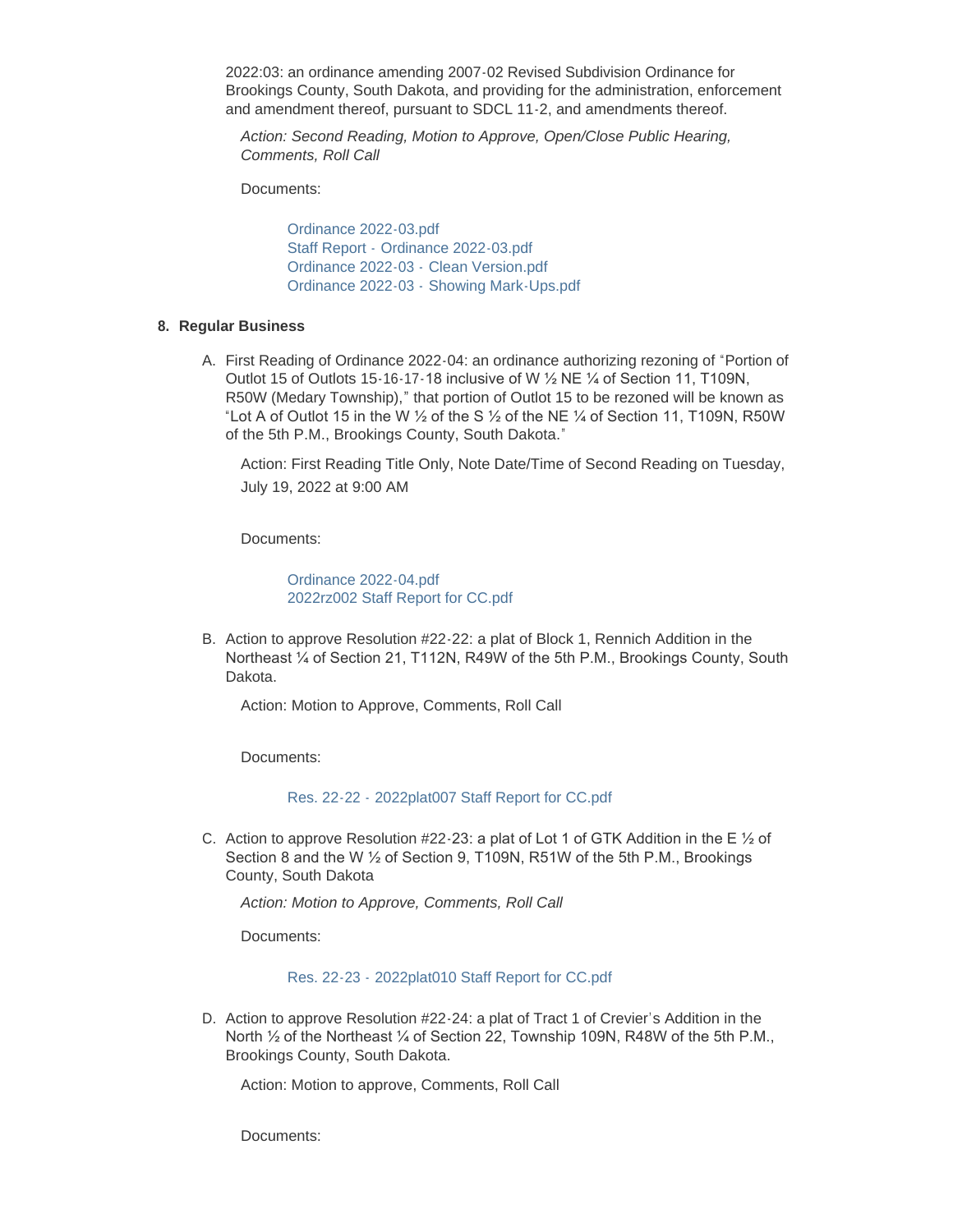#### Res. 22-24 - [2022plat011 Staff Report for CC.pdf](http://www.brookingscountysd.gov/AgendaCenter/ViewFile/Item/12450?fileID=10389)

E. Action to approve Agreement #22-64: an application for occupancy of right-of-way of county highways made by Sioux Valley Energy in Medary Township.

*Action: Motion to approve, Comments, Voice Vote*

Documents:

### [Agr 22-64 ROW Sioux Valley Energy.pdf](http://www.brookingscountysd.gov/AgendaCenter/ViewFile/Item/12435?fileID=10376)

F. Action to approve Agreement #22-65: an application for occupancy of right-of-way of county highways made by Sioux Velley Energy in Richland Township.

Action: Motion to Approve, Comments, Voice Vote

Documents:

#### [Agr 22-65 ROW Sioux Valley Energy.pdf](http://www.brookingscountysd.gov/AgendaCenter/ViewFile/Item/12447?fileID=10386)

G. Action to approve Agreement #22-66: an agreement for provision of limited professional services between Brookings County and Architecture, Incorporated for Government Center desk modifications.

Action: Motion to Approve, Comments, Roll Call

Documents:

# [Arg 22-66 Arc Inc. Contract.pdf](http://www.brookingscountysd.gov/AgendaCenter/ViewFile/Item/12455?fileID=10394)

H. Action to accept the Brookings County Housing Study.

*Action: Motion to Accept the Study, Comments, Voice Vote*

Documents:

#### [Brookings County Housing Study Presentation.pdf](http://www.brookingscountysd.gov/AgendaCenter/ViewFile/Item/12436?fileID=10374)

I. Action to approve a culvert project funding request from Preston Township in the amount of \$7,245 as part of the county's township assistance program.

Action: Motion to Approve, Comments, Roll Call

Documents:

#### [Preston Township - Application.pdf](http://www.brookingscountysd.gov/AgendaCenter/ViewFile/Item/12437?fileID=10375)

J. Action to approve a request from Katera Voss (Midway Camp) to conduct a fireworks display on Saturday, June 25, 2022 at dusk at Midway Camp, 46576 211th Street, Volga, SD.

Action: Motion to Approve, Comments, Voice Vote

#### **Commission Department Director's Report 9.**

Documents: